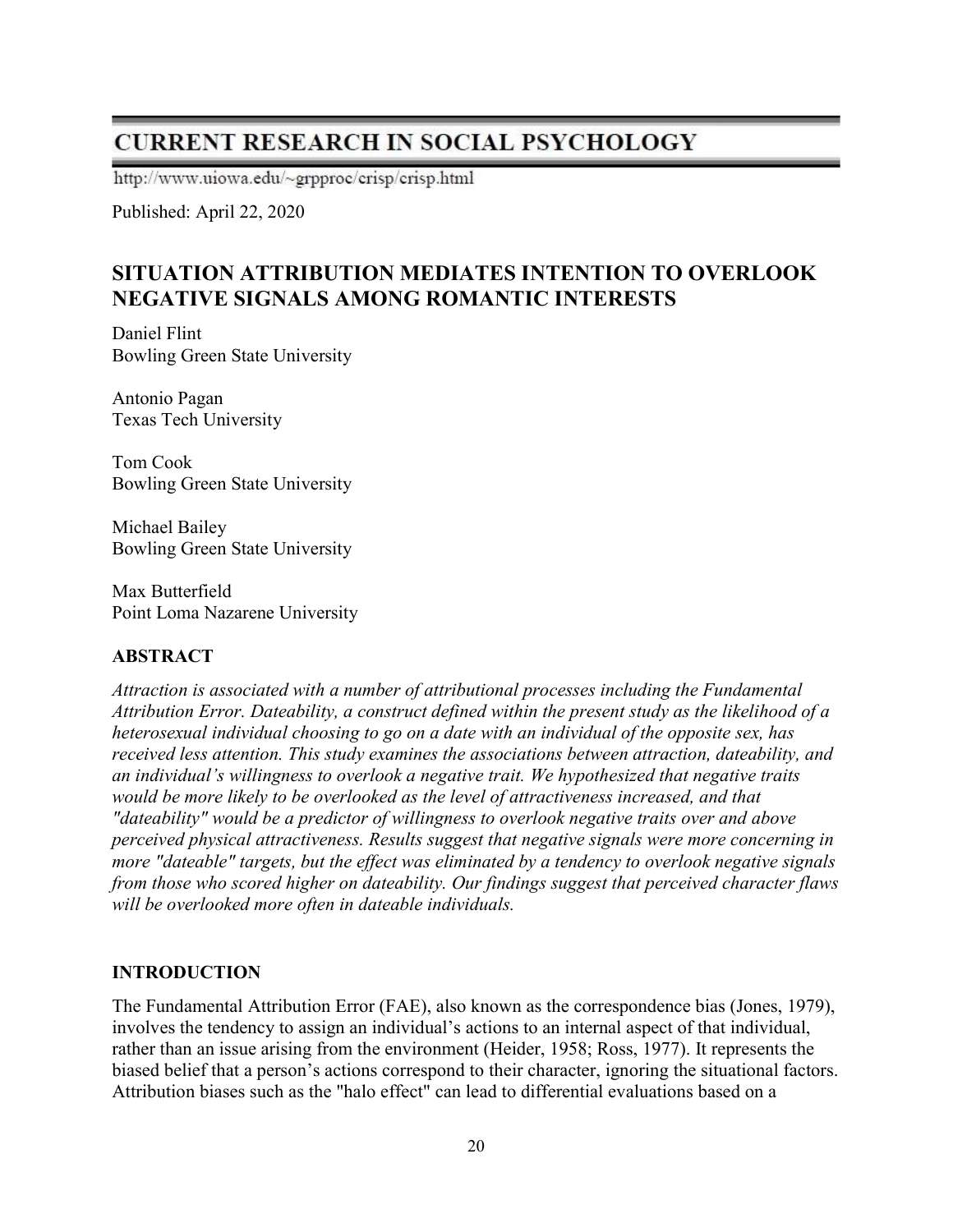positive characteristic such as physical appearance (Kaplan, 1978). The attractiveness halo effect hypothesizes that individuals tend to ascribe more positive personality traits to attractive individuals (Lucker, Beane, & Helmreich, 1981). Considering attribution can be preceded only by witnessing behaviors and noting physical appearance, individuals seeking romantic partners may be susceptible to the FAE and the attractiveness halo effect. Long-term relationships in which attribution processes occurred may confer positive benefits (Goodwin, Fiske, Rosen, & Rosenthal, 2002; Fletcher, Simpson, & Thomas, 2000). However, going on a date with an individual may require more accurate judgment in order to avoid investment in a long-term relationship destined to fail. The study of the FAE and attractiveness in the context of early dating decisions marks an unexplored section of attributional research. The present study seeks to gain insight into the factors that are associated with the FAE regarding a potential date among college-age students.

## The Fundamental Attribution Error

Attribution theory relies on the assumption that individuals attempt to understand and attribute causes and motivations to behaviors witnessed in their environment (Heider, 1958; & Ross, 1977). Furthermore, this inclination to attribute intentions to behavior leads most individuals to attribute behavior to internal dispositions regardless of situational context (Gilbert & Malone, 1995). The FAE (Ross, 1977) concludes that individuals often fail to include important situational information when making judgments about others based on observed behavior, rather than examining important environmental and situational factors. (Jones & Harris, 1967; Jones, Worchel, Goethals, & Grumet, 1971; Miller, Ashton, & Mishal, 1990; Snyder & Jones, 1974).

Understanding the factors that are associated with the likelihood of making the FAE during initial dating stages could help prevent the undesirable outcomes associated with relationship strife. Traditionally, researchers concede that attractive individuals receive better treatment (Hamermesh, 2013), however the complexity of human nature suggests that attraction may not be the only factor contributing to the tendency of individuals to treat attractive individuals differently.

# The Halo Effect

The halo effect occurs when an individual with one or a few positive qualities is assumed to have other positive qualities (Goffin, Blake, & Wagner, 2003). The attractiveness halo effect involves attributing positive qualities to attractive individuals (Kaplan, 1978, Lucker, Beane, & Helmreich, 1981) and is associated with perceived sensitivity (Kaplan, 1978), sexiness, intelligence, femininity/masculinity, liking (Lucker, et al., 1981), successfulness, extraversion, intelligence, kindness, friendliness, nonaggression, ambitiousness, and likeability (Lammers, Davis, Davidson, & Hogue, 2016; & Segal-Caspi, Roccas, & Sagiv, 2012) and can lead to desirable outcomes in hiring, salary negotiations, promotions, and ranking within companies (Hamermesh, 2013; & Madera, & Hebl, 2012).

Attraction and perceived positive personality traits are strongly associated (Lammers, Davis, Davidson, & Hogue, 2016; & Segal-Caspi, Roccas, & Sagiv, 2012). Specifically, attractiveness is associated with perceived intelligence, perceived academic performance, and perceived conscientiousness (Talamas, Mavor, & Perrett, 2016). The attractiveness halo effect led male recipients of a job offer to accept unfair offers when the offer was provided by an attractive female (Ma, Hu, Jiang, & Meng, 2015). Research on character attribution and personal life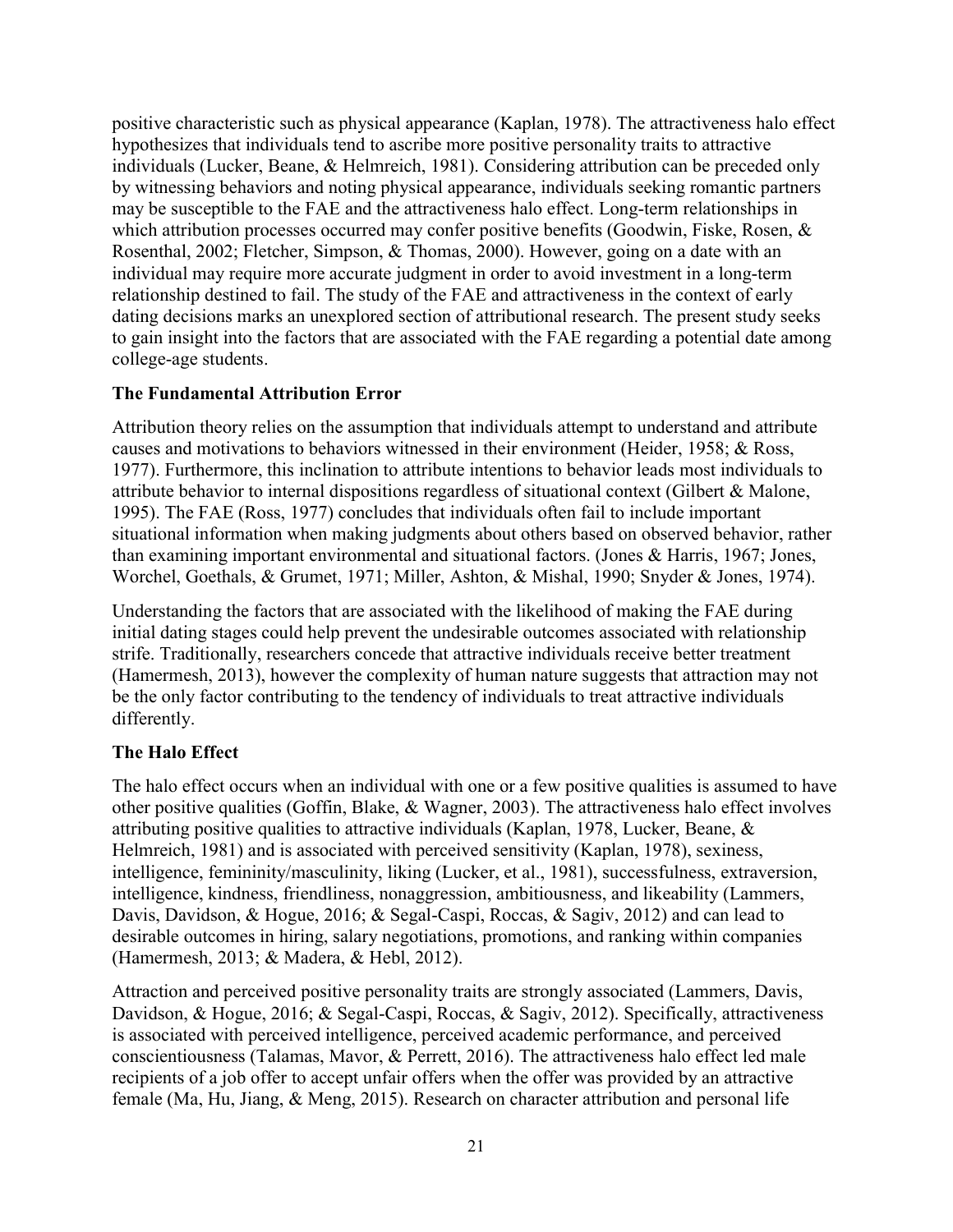choices reveal that attraction is associated with perceptions of personality traits and decision making. These studies suggest that prior to witnessing behaviors, individuals assume positive personality traits without hesitation after viewing a physically attractive characteristic or being provided a positive personality characteristic description (Kahneman & Egan, 2011). Moreover, when attractive individuals are described negatively, individuals rate them as less likely to possess other positive personality traits (Lammers, et al., 2016), suggesting that along with attraction, negative descriptions impact the likelihood to ascribe positive personality traits.

## Mate Selection

While humans generally pick partners based on shared traits (Heine et al., 2009), men tend to value woman who belong to three broad categories: good genes, high quality providers, and positive motherly traits (Lu, Zhu, & Chang, 2015). Women also tend to pursue mates who possess good genes and exhibit characteristics of a high-quality provider, but they tend to place a greater emphasis than men on their potential partner's socioeconomic status (Townsend & Levy, 1990). When selecting a mate, individuals also consider undesirable negative behaviors. Men tend to dislike mates who are perceived as vulgar or unfaithful (Vaillant and Wolff, 2011). Women, on the other hand, tend to dislike men who are selfish and aggressive (Vaillant, et al., 2011). For both men and women, attraction is an important characteristic that determines the likelihood that an individual will go on a date with someone (Lu et al., 2015; & Townsend & Levy, 1990). The present study offers the concept of dateability to better encapsulate the various factors that contribute to mate selection decisions.

# **Dateability**

The present study sought to examine the dimension of "dateability," here defined as the judged likelihood of agreeing to go on a date with an individual of the opposite sex (all participants were heterosexual) measured by the rating given by participants on the question: "How likely would you be to go on a date with this person." This judged likelihood of a potential date has been positively associated with physical attractiveness (Tesser, & Brodie, 1971; Hicks et al., 1985). Therefore, we believe the construct dateability to be an amalgamation of factors that may summarize willingness and openness to engage in a romantic encounter with a hypothetical individual as well as the overall romantic value of this individual based on the information provided. Using the construct of dateability is helpful in overcoming gender differentiated mate selection criteria and may confer the individual differences in the likelihood to make the FAE.

## The Present Study

The present study examines the association between attractiveness and the FAE by investigating the link between subjective levels of attraction and an individual's likelihood to overlook a negative trait while on a date. Additionally, we test whether dateability accounts for the association between attractiveness and the likelihood to overlook a negative trait and make the FAE. The association between dateability, attractiveness, and the FAE in the context of dating is examined. We hypothesized that negative traits would be more likely to be overlooked as level of attractiveness increased, at each stage of the romantic relationship. Furthermore, we hypothesized that negative traits would be more likely to be overlooked as level of dateability increased, at each stage of the romantic relationship.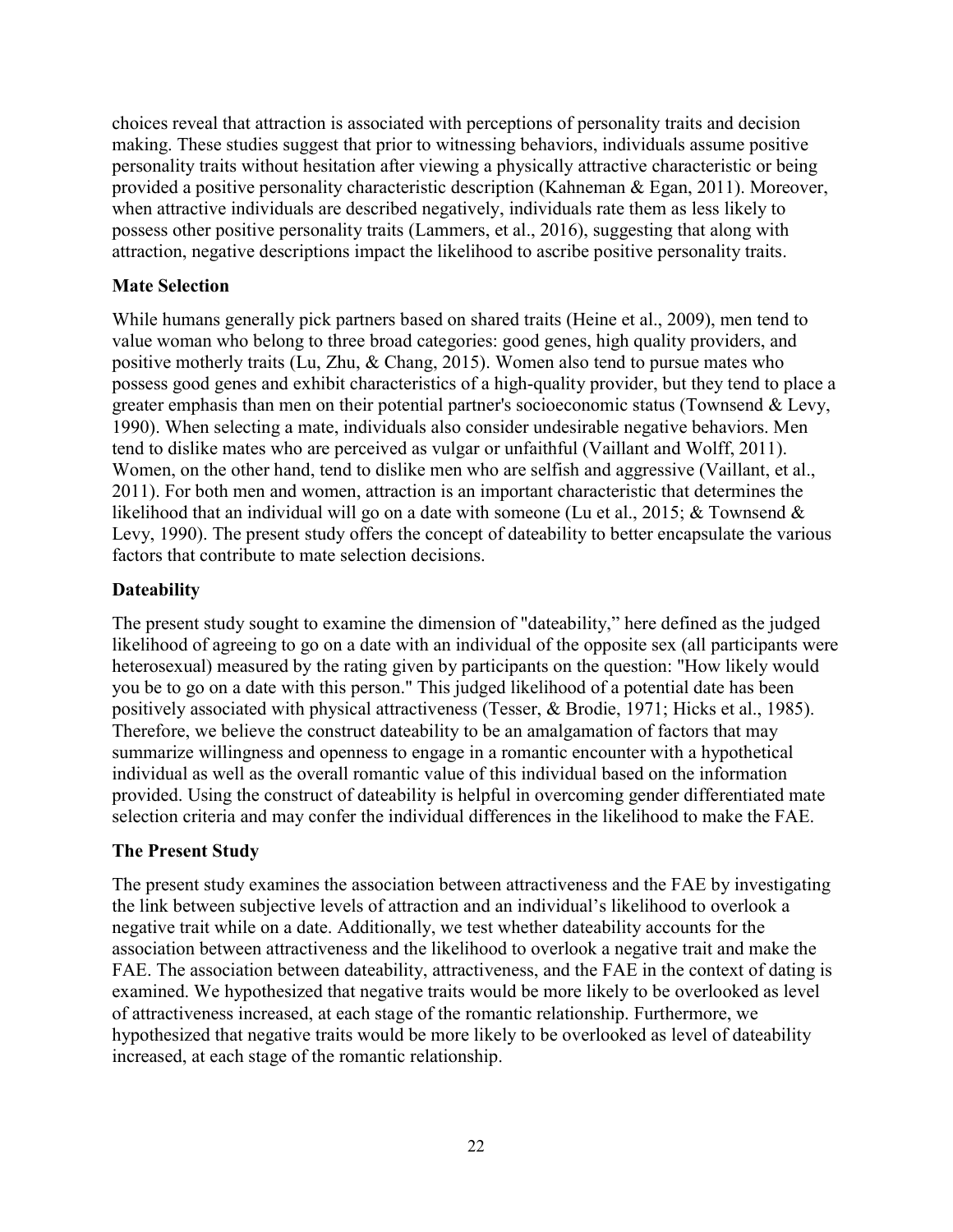The first study examines the effect of attraction and dateability on an individual's likelihood to overlook a negative trait while deciding if they would go on a date with an individual. The second study examines whether dateability or attraction lead individuals to make the FAE while on a date, and whether they would consider a second date. In a pilot study, photographs of 14 female and 14 male individuals were rated by undergraduate students  $(N=124)$  to ascertain the most attractive and most unattractive individuals according to our raters. These images were found using a web search for stock photographs that met the following criteria: subject is facing forward, background is neutral/solid, and view of subject is unobstructed. For each gender, the 3 most attractive and 3 least attractive photographs were selected to be used for studies 1 and 2. Eighteen behavior scenarios were also rated  $(N=124)$  with the 6 most aversive (highly rated) behaviors for each gender selected for inclusion in studies 1 and 2.

#### METHODS

#### Study 1

The participants ( $n = 28$ ) were students aged  $18 - 28$  ( $M = 20.14$ ,  $SD = 2.45$ ) in a general psychology class at a small, private university. There were 21 women and 7 men, no other demographic information was collected. Participants were told that the experiment would take 10 minutes and would pose minimal risk and benefits to the participant. They were also told they could withdraw their consent at any time. Researchers briefly introduced the study in person then directed the participants to a URL, where the remainder of the study was conducted online via Qualtrics. This study contacted 34 participants but only 28 agreed. All participants saw six photos of opposite-sex targets one at a time. Using the ratings from the pilot study, participants viewed the three most and least attractive photographs. All photos were presented in random order, and each one was also randomly paired with one of six negative behaviors that had been pre-rated as an especially negative signal in a potential date: (a) recently avoided a table served by a black waiter, (b) was seen at work being very biased against someone because of that person's gender, (c) treated classmates as if they weren't smart enough to help during a group project, (d) has a terrible body odor, (e) was on a date last week and flirted with someone else, and (f) was 90 minutes late for a date and didn't text or offer any explanation. After viewing each pairing, participants rated their agreement with four statements about each target on Likerttype scales (1 = strongly disagree;  $5 =$  strongly agree): (a) this person is attractive, (b) I would go on a date with this person (dateability), (c) the behavior listed is very concerning, and (d) I might overlook this behavior.

## Results

The data were agreement scores on the four Likert-type items. As shown in Table A1, pairedsamples t-tests revealed that participants were more attracted to attractive than unattractive targets,  $t(27) = 9.45$ ,  $p < .001$ , 95% CI [1.261, 2.119]. They also found them more dateable,  $t(27)$  $= 5.49, p < .001, 95\%$  CI [0.5322, 1.4678]. However, the behavior of attractive and unattractive targets did not elicit different levels of concern, or different levels of intention to overlook the negative signal. Collapsing across categorical attractiveness, however, further probing with bootstrapped multiple mediation PROCESS (Preacher & Hayes, 2008) yielded a highly predictive model for concern about negative signals from a potential date,  $R^2 = .76$ ,  $F(2, 25) =$ 39.57,  $p < .0001$ . As shown in Figure B1, perceived dateability predicted concern,  $\beta = .25$ ,  $t(25)$ = 2.48, p = .020. However, dateability also increased intention to overlook,  $\beta$  = -.46,  $t(25)$  = -4.10,  $p < .001$ ], which itself decreased concern significantly  $\beta = -.71$ ,  $t(25) = .5.10$ ,  $p < .001$ ]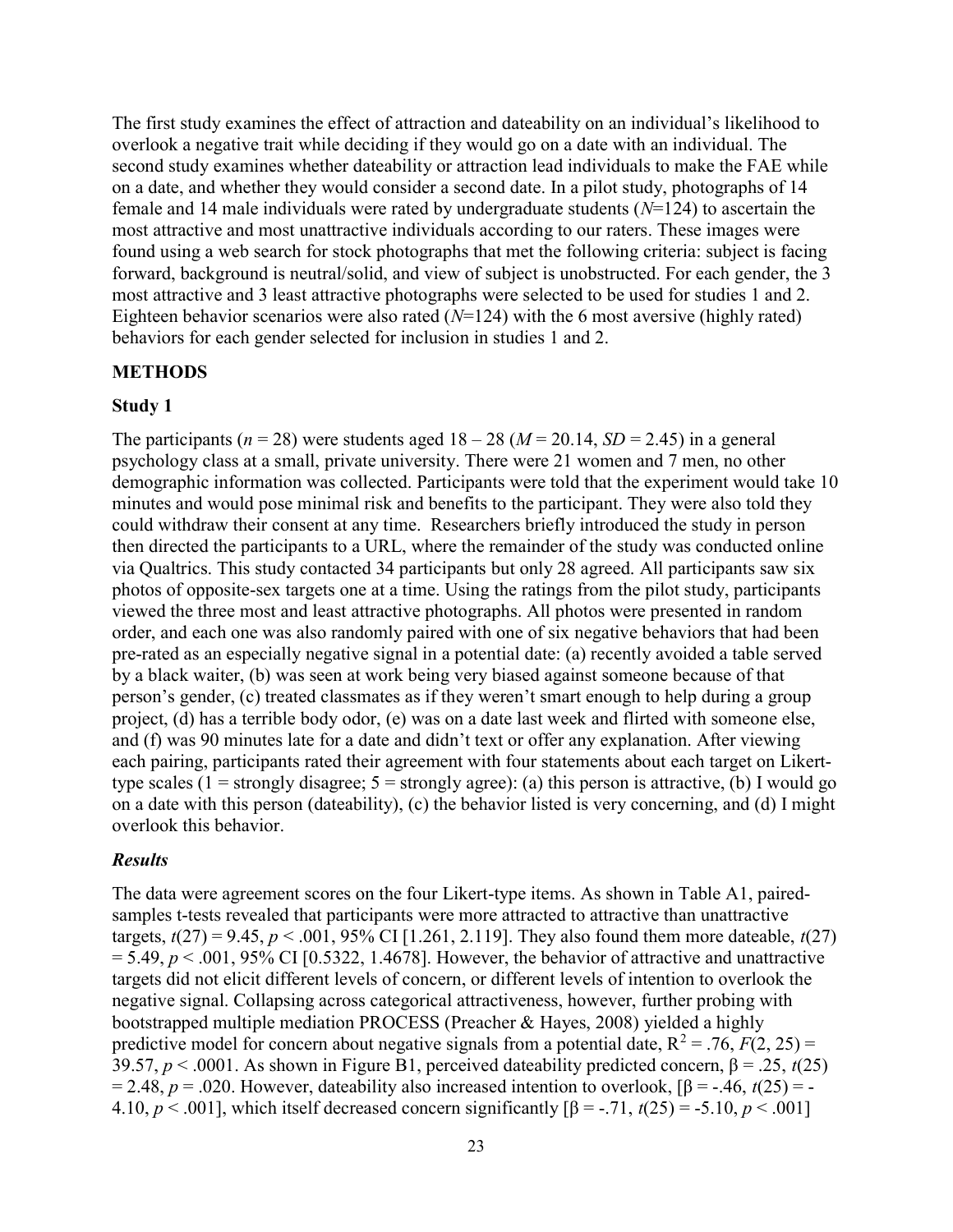and fully mediated the effect of dateability (95% CI [.14, .62]). Taken together, these results suggest that negative signals were more concerning in more dateable targets, but the effect was eliminated by a tendency to overlook negative signals from those found to be most dateable.

## Study 2

The participants ( $n = 28$ ) were students aged  $18 - 45$  ( $M = 19.50$ ,  $SD = 5.03$ ) in a general psychology class at a small, private university. There were 17 women and 11 men, no other demographic information was collected. This study contacted 30 participants but only 28 agreed. Participants were recruited and gave informed consent in the same way they were in Study 1. The procedure was also similar to that used in Study 1, except participants read scenarios in which they were asked to imagine they were on a date with the individual in the photo and actually observed their date engaging in a negative signal behavior. The date then offered an explanation as to why they had engaged in the behavior. All six vignettes are listed in Appendix B. The vignettes were each randomly paired with one of the six opposite-sex photos from Study 1, and the pairing were presented in random order. After reading each one, participants were asked to rate the cause of their date's behavior on a Likert-type scale  $(-3)$  = situation; 3 = character flaw), and then they answered the same four questions about each person that were used in Study 1, except desire to date was replaced with desire for a second date (dateability).

## Results

The data were scores on the five Likert-type items. As shown in Table A2, paired-samples t-tests revealed that participants were more attracted to attractive than unattractive targets,  $t(27) = 8.46$ ,  $p < .001$ , 95% CI [1.2986, 2.1214]. They also desired the more attractive individuals more for a second date,  $t(27) = 4.57$ ,  $p < .001$ , 95% CI [0.5402, 1.3998]. However, the behavior of attractive and unattractive targets did not elicit different levels of concern, intention to overlook the negative signal, or character attribution,. Collapsing across categorical attractiveness, however, further probing with multiple mediation procedures again yielded a predictive model for concern about negative signals from a current date,  $R^2 = .48$ ,  $F(2, 24) = 10.85$ ,  $p < .001$ . As shown in Figure B2, perceived dateability again predicted concern,  $\beta$  = .56,  $t(24)$  = 3.57,  $p$  = .002. However, dateability also decreased character attribution,  $\beta = -.92$ ,  $t(24) = .3.71$ ,  $p = .001$ , which in turn fully mediated (95% CI [.03, .70]) the effect of dateability by decreasing concern significantly,  $\beta = -0.29$ ,  $t(24) = -0.50$ ,  $p = 0.020$ . Taken together, these results suggest that negative signals were again most concerning in dateable targets, but only after accounting for a tendency to attribute their negative signals to their situations instead of their character.

## DISCUSSION

The purpose of the present studies was to examine the relationship between perceived attractiveness and intention to overlook negative behavior in a potential romantic partner. This relationship is examined through the lens of attribution theory and the attractiveness halo effect. We found no evidence to support our hypothesis that negative traits would be more likely to be overlooked as attractiveness increased. Further analyses revealed that negative traits were more likely to be overlooked as dateability increased. Dateability may have captured more variability in participant's intention to overlook negative traits.

The first hypothesis was that negative traits would be more likely to be overlooked as the level of attractiveness increased, at each stage of the romantic relationship which was unsupported by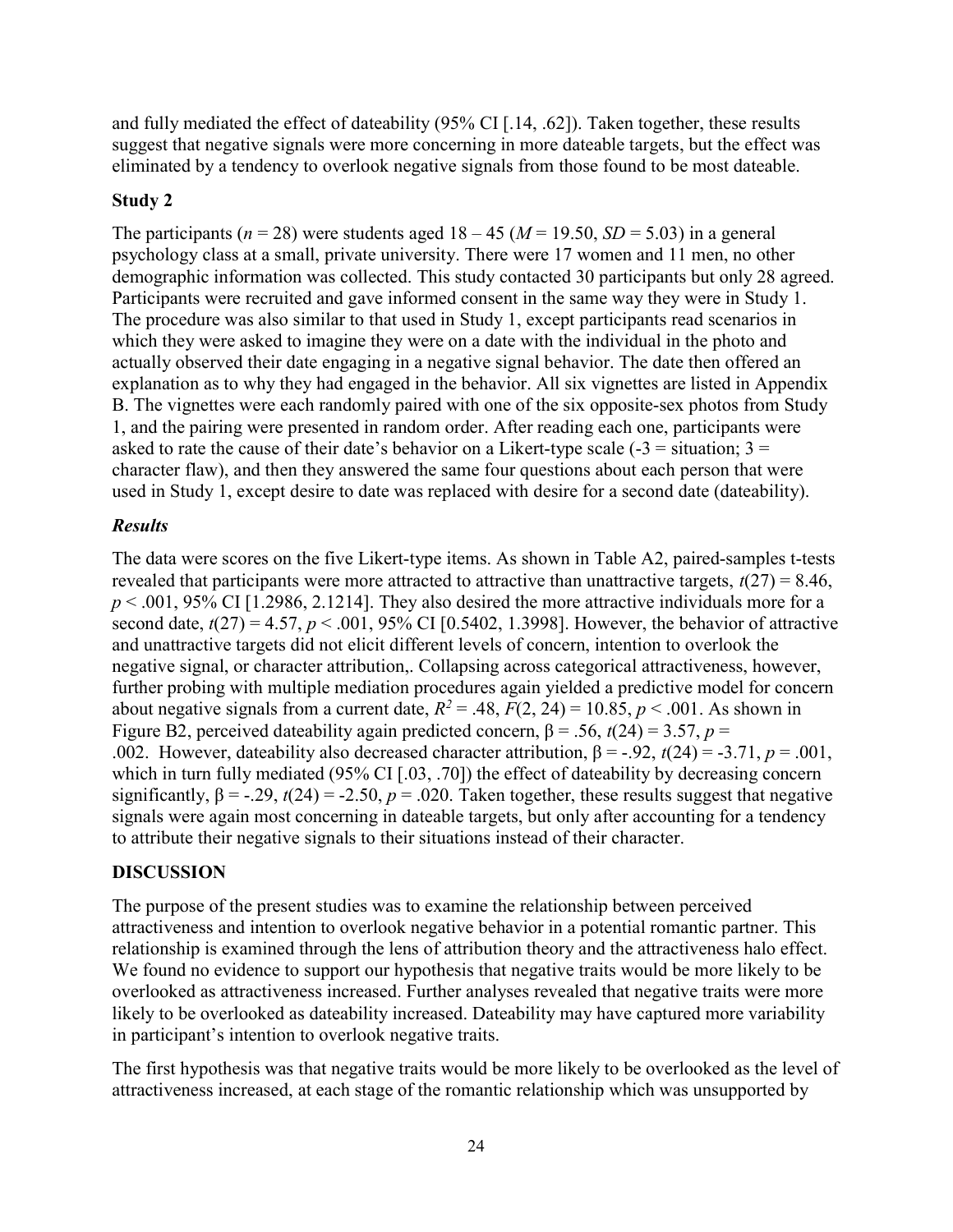either study. Instead it was shown that attractiveness was associated with dateability. Despite the attractiveness halo effect producing associations between conscious decisions like hiring, wages, promotions, and ranking within companies (Hamermesh, 2013; & Madera, & Hebl, 2012), attractive individuals with aversive negative traits do not get a "pass." Instead, dateability provides a better explanation for the overlooking of a negative trait over and above attractiveness alone.

Our second hypothesis was that negative traits would be more likely to be overlooked as the level of dateability increased, at each stage of the romantic relationship. The results of Study 1 suggest that negative signals were more concerning in more dateable targets, but the effect was eliminated by a tendency to overlook negative signals from those found to be most dateable. In Study 2, the results suggest that negative signals were again most concerning in dateable targets, but only after accounting for a tendency to attribute their negative signals to their situations instead of their character. Perceived character flaws will be overlooked more often in individuals found most dateable which may be due to participants valuing the potential future they might have with an individual. Future research regarding the tendency to overlook negative traits as a function of individual levels of loss aversion may provide a more complete picture of this association.

Taken together, the results suggest that participants do indeed make the FAE, but not in the manner initially expected. It was dateability that best predicted willingness to overlook negative signals. These results seem to support the claim that participants are more likely to overlook negative behavior in targets that are considered highly dateable as a result of attractiveness. In other words, participants made the FAE based on a combination of attractiveness and dateability rather than attractiveness alone.

## Limitations and Future Research

Participants were from a small, private university with a mean age of 20. Generalizability is limited due to the small sample size and high proportion of female participants. Given that past research suggests men and women have different criterion for mate selection, (Lu et al., 2015; Greenlees & McGrew, 1994; Townsend & Levy, 1990) there may be a significant difference in willingness to overlook negative traits as well as concern for behaviors shown, based on gender not accounted for in the present study. This may have contributed to the lack of support for hypothesis one. The authors understand that the homogeneity of SES, age, and gender of our sample make generalizing the results difficult. However, these results lay the preliminary groundwork for research that would seek to examine dateability, mate selection, attraction, and the FAE in the future.

Additionally, this study focused primarily on the beginning stages of a romantic relationship. Study 1 asked participants to make assessments before dating had begun, while Study 2 asked participants to make these assessments as if they were on a first date. Examining longer relationship durations and controlling for the intention of dating may reveal subtle differences in a person's willingness to overlook (or continue overlooking) negative traits by labeling them situational. Future studies should explore whether these potential character flaws are predictive of the length or satisfaction of romantic relationships. The FAE may be present in the beginning of relationships that end. Considering some early research suggests that too little internal autonomy over behaviors and more attribution toward external causes for behaviors may be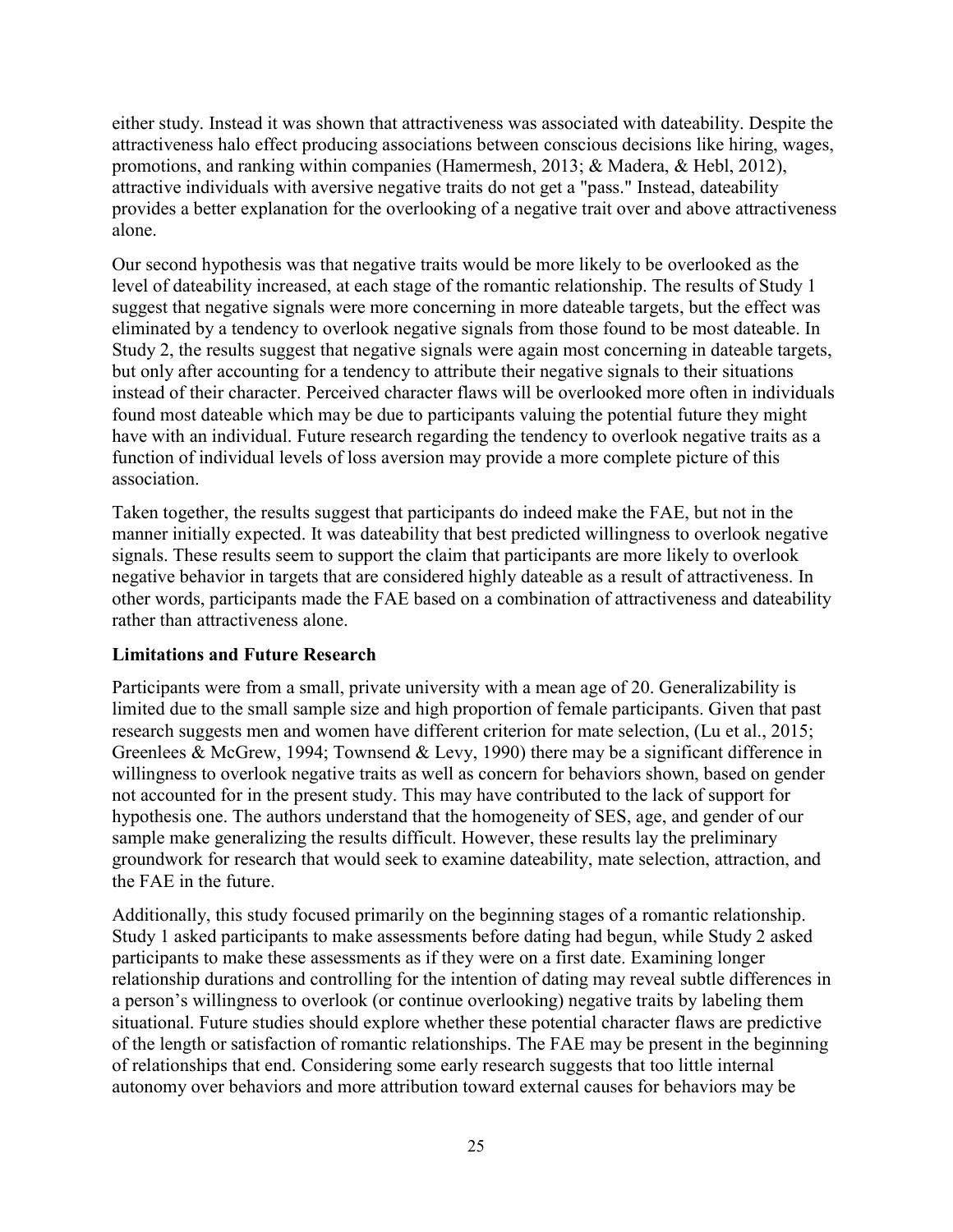damaging to a relationship in the long term (Hill, Rubin, and Peplau, 1976), it would be valuable to study relationships longitudinally with respect to breakups and the FAE.

Finally, the wording and situations described in the vignettes may have biased participants. The vignettes described a single instance, rather than a pattern of behavior. Because the study used Likert scale responses as a measure of willingness to overlook negative traits, it is possible the responses reflect the participants' *perception* of what their behavior would be rather than what their actual behavior might be in the situation.

## **CONCLUSION**

In summary, participants were more likely to overlook negative signals in targets whom they rated as most "dateable." This can be explained as a trade-off people are making when selecting mates by intentionally overlooking or even accepting negative characteristics in people when they have other highly valued qualities (Lu et al., 2015; Greenlees & McGrew, 1994; Townsend & Levy, 1990). This bias can be beneficial (Goodwin, Fiske, Rosen, & Rosenthal, 2002) in that the tendency to view potential partners in a positive light, making excuses for negative behaviors, and viewing situations as changeable can be beneficial for the relationship. Indeed, Fletcher, Simpson, & Thomas (2000) argue that positive early perceptions of a potential partner predict focus on an ideal relationship over time, which in turn predicts relationship maintenance and quality. High levels of consistency between perceptions of their partner with their ideal relationship led to a sustained romantic relationship. It is possible that after the initial "honeymoon phase" of a new relationship reaches its conclusion, negative characteristics will no longer be overlooked in favor of positive qualities, leading to unhealthy relationships and a realization of the relational trade-off made earlier. Particularly in light of the modern development of online dating and apps like Tinder, Grindr, and Hinge, future research should examine the implications of the Fundamental Attribution Error in burgeoning romantic relationships of the digital era.

## **REFERENCES**

Fletcher, G. J. O., Simpson, J. A., & Thomas, G. (2000). Ideals, perceptions, and evaluations in early relationship development. Journal of Personality and Social Psychology, 79(6), 933-940.10.1037/0022-3514.79.6.933

Goffin, R. D., Jelley, R. B., & Wagner, S. H. (2003). Is halo helpful? Effects of inducing halo on performance rating accuracy. Social Behavior and Personality: an international journal, 31(6), 625-636.

Goodwin, S. A., Fiske, S. T., Rosen, L. D., & Rosenthal, A. M. (2002). The eye of the beholder: Romantic goals and impression biases. Journal of Experimental Social Psychology, 38(3), 232– 241. https://doi.org/10.1006/jesp.2001.1508

Greenlees, I. A., & McGrew, W. C. (1994). Sex and age differences in preferences and tactics of mate attraction: Analysis of published advertisements. Ethology and Sociobiology, 15(2), 59-72. 10.1016/0162-3095(94)90017-5

Hamermesh, D. S. (2013). Beauty pays: Why attractive people are more successful. Princeton, NJ: Princeton University Press.

Heider, F. (1958). The Psychology of Interpersonal Relations. New York: Wiley.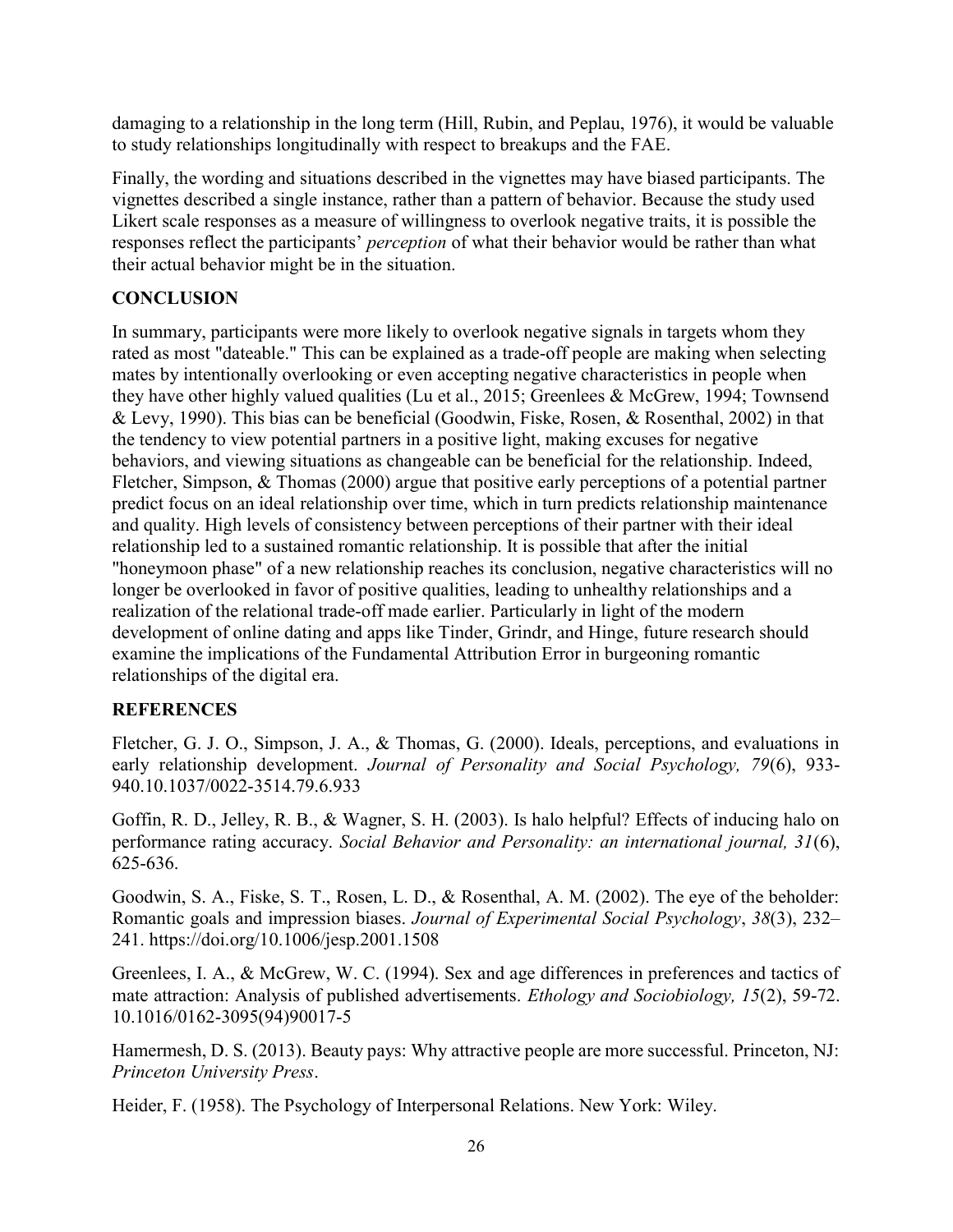Heine, Steven J; Foster, Julie-Ann B.; Spina, Roy (2009). "Do birds of a feather universally flock together? Cultural variation in the similarity-attraction effect". Asian Journal of Social Psychology. 12: 247–258.

Hicks, R. E., Kinsbourne, M., & Gualtieri, C. T. (1985). Response process in judgmental contrast. Journal of General Psychology, 112(1), 79-87. doi:10.1080/00221309.1985.9710991

Hill, C. T., Rubin, Z., & Peplau, L. A. (1976). Breakups before marriage: The end of 103 affairs. Journal of Social Issues, 32, 147-168.

Jones, E. E. (1979). The rocky road from acts to dispositions. American Psychologist,34, 107-117.

Jones, E. E. and Harris, V. A. (1967). The attribution of attitudes. Journal of Experimental Social Psychology, 3, 1-24.

Jones, E. E., Worchel, S., Goethals, G. R., & Grumet, J. F. (1971). Prior expectancy and behavioral extremity as determinants of attitude attribution. Journal of Experimental Social Psychology, 7(1), 59-80.

Kahneman, D., & Egan, P. (2011). Thinking, fast and slow (Vol. 1). New York: Farrar, Straus and Giroux.

Kaplan, R. M. (1978). Is beauty talent? Sex interaction in the attractiveness halo effect. Sex Roles, 4(2), 195-204.

Lammers, W. J., Davis, S., Davidson, O., & Hogue, K. (2016). Impact of Positive, Negative, and No Personality Descriptors on the Attractiveness Halo Effect. Psi Chi Journal of Psychological Research,  $21(1)$ .

Lu, H. J., Zhu, X. Q., & Chang, L. (2015). Good genes, good providers, and good fathers: Economic development involved in how women select a mate. Evolutionary Behavioral Sciences, 9(4), 215-228. doi:10.1037/ebs0000048

Lucker, G. W., Beane, W. E., & Helmreich, R. L. (1981). The strength of the halo effect in physical attractiveness research. The Journal of Psychology, 107(1), 69-75.

Ma, Q., Hu, Y., Jiang, S., & Meng, L. (2015). The undermining effect of facial attractiveness on brain responses to fairness in the Ultimatum Game: an ERP study. Frontiers in neuroscience, 9, 77.

Madera, J. M., & Hebl, M. R. (2012). Discrimination against facially stigmatized applicants in interviews: An eye-tracking and face-to-face investigation. Journal of Applied Psychology, 97(2), 317-330. doi:10.1037/a0025799

Miller, A. G., Ashton, W. A., & Mishal, M. (1990). Beliefs concerning the features of constrained behavior: A basis for the fundamental attribution error. Journal of Personality and Social Psychology, 59(4), 635-650.

Ross, L. (1977). The Intuitive Psychologist and His Shortcomings: Distortions in the Attribution Process1. Advances in experimental social psychology, 10, 173-220

Segal-Caspi, L., Roccas, S., & Sagiv, L. (2012). Don't Judge a Book by Its Cover, Revisited. Psychological Science, 23(10), 1112-1116. doi:10.1177/0956797612446349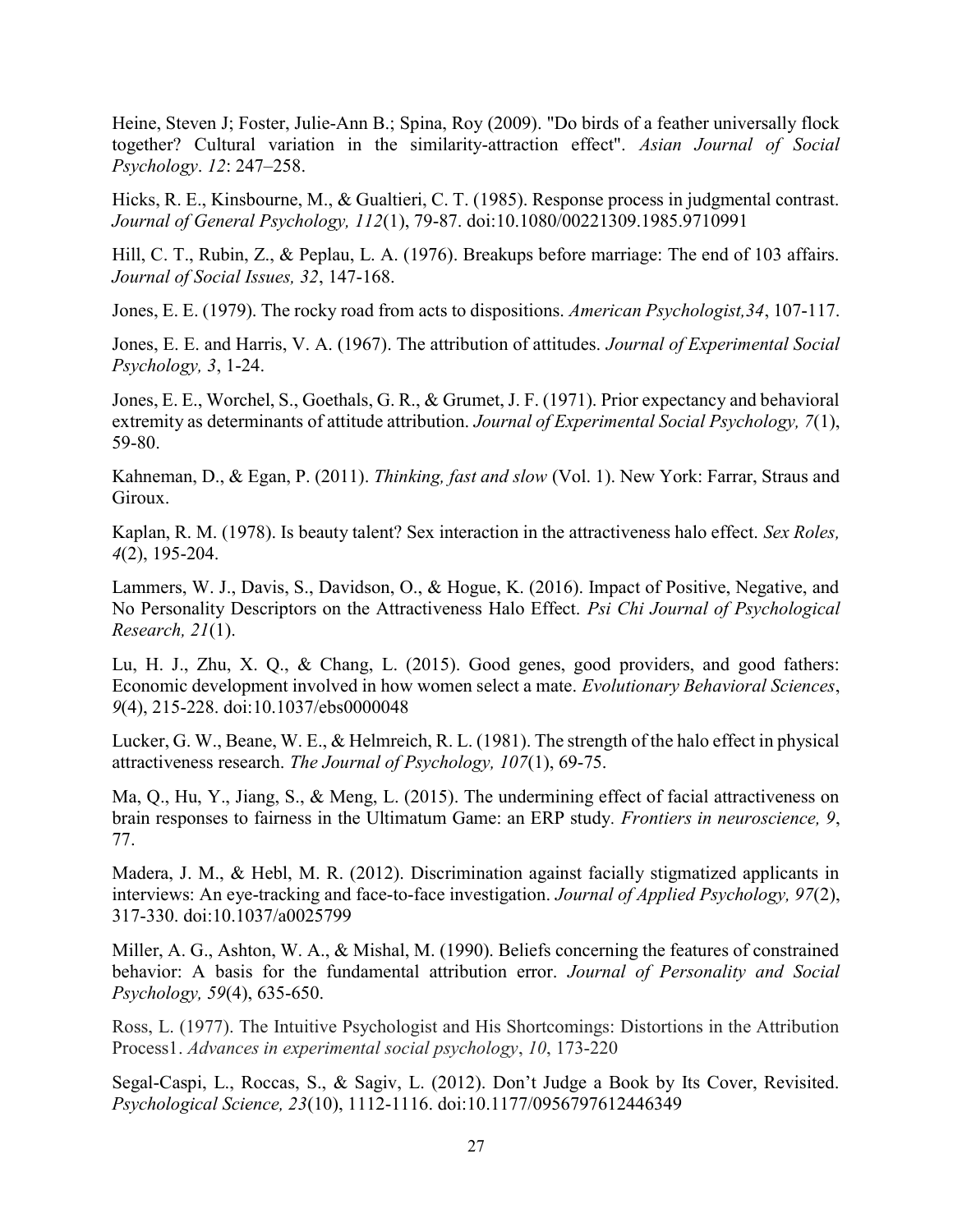Snyder, M., & Jones, E. E. (1974). Attitude attribution when behavior is constrained. Journal of Experimental Social Psychology, 10(6), 585-600.

Talamas, S. N., Mavor, K. I., & Perrett, D. I. (2016). Blinded by beauty: Attractiveness bias and accurate perceptions of academic performance. PloS one, 11(2), e0148284.

Tesser, A., & Brodie, M. (1971). A note on the evaluation of a "computer date." Psychonometric Science, 23, 300.

Townsend, J. M., & Levy, G. D. (1990). Effects of potential partners' costume and physical attractiveness on sexuality and partner selection. The Journal of Psychology: Interdisciplinary and Applied, 124(4), 371-389.

Vaillant, N., & Wolff, F. (2011). Positive and negative preferences in human mate selection. Review of Economics of the Household, 9(2), 273-291. doi:10.1007/s11150-010-9089-y

## APPENDIX A

## Table A1

Paired-sample t-test between target attractiveness on attraction, dateability, concern, and overlook.

|                       | High     |           | Low  |     |        |                  |                           |
|-----------------------|----------|-----------|------|-----|--------|------------------|---------------------------|
|                       | $\it{M}$ | <b>SD</b> | M    | SD  |        | $\boldsymbol{p}$ | Cohen's<br>$\overline{d}$ |
| Attraction            | 3.62     | .83       | 1.93 | .77 | 9.45   | $.000*$          | 2.11                      |
| Dateable              | 2.64     | 1.01      | 1.64 | .71 | 5.49   | $.000*$          | 1.15                      |
| Intention to Overlook | 4.14     | .70       | 4.24 | .57 | 1.74   | .093             | $-.16$                    |
| Concern               | 2.21     | .86       | 1.86 | .74 | $-.73$ | .471             | .44                       |

Note.  $N = 28.$  \*  $p < .001$ .

## Table A2

Paired-sample t-test between target attractiveness on attribution, attraction, dateability, concern, and overlook.

|                              | High |      |                  | Low       |         |                  |                           |
|------------------------------|------|------|------------------|-----------|---------|------------------|---------------------------|
|                              | M    | SD   | $\boldsymbol{M}$ | <i>SD</i> |         | $\boldsymbol{p}$ | Cohen's<br>$\overline{d}$ |
| Attraction                   | 3.89 | .83  | 2.18             | .70       | $8.46*$ | $.000*$          | 2.23                      |
| <b>Second Date</b>           | 2.85 | .95  | 1.88             | .62       | $4.57*$ | $.000*$          | 1.21                      |
| <b>Character Attribution</b> | .76  | 1.33 | 1.11             | 1.29      | $-.96$  | .344             | $-.27$                    |
| Intention to Overlook        | 3.86 | .70  | 4.08             | .80       | $-1.17$ | .254             | $-.29$                    |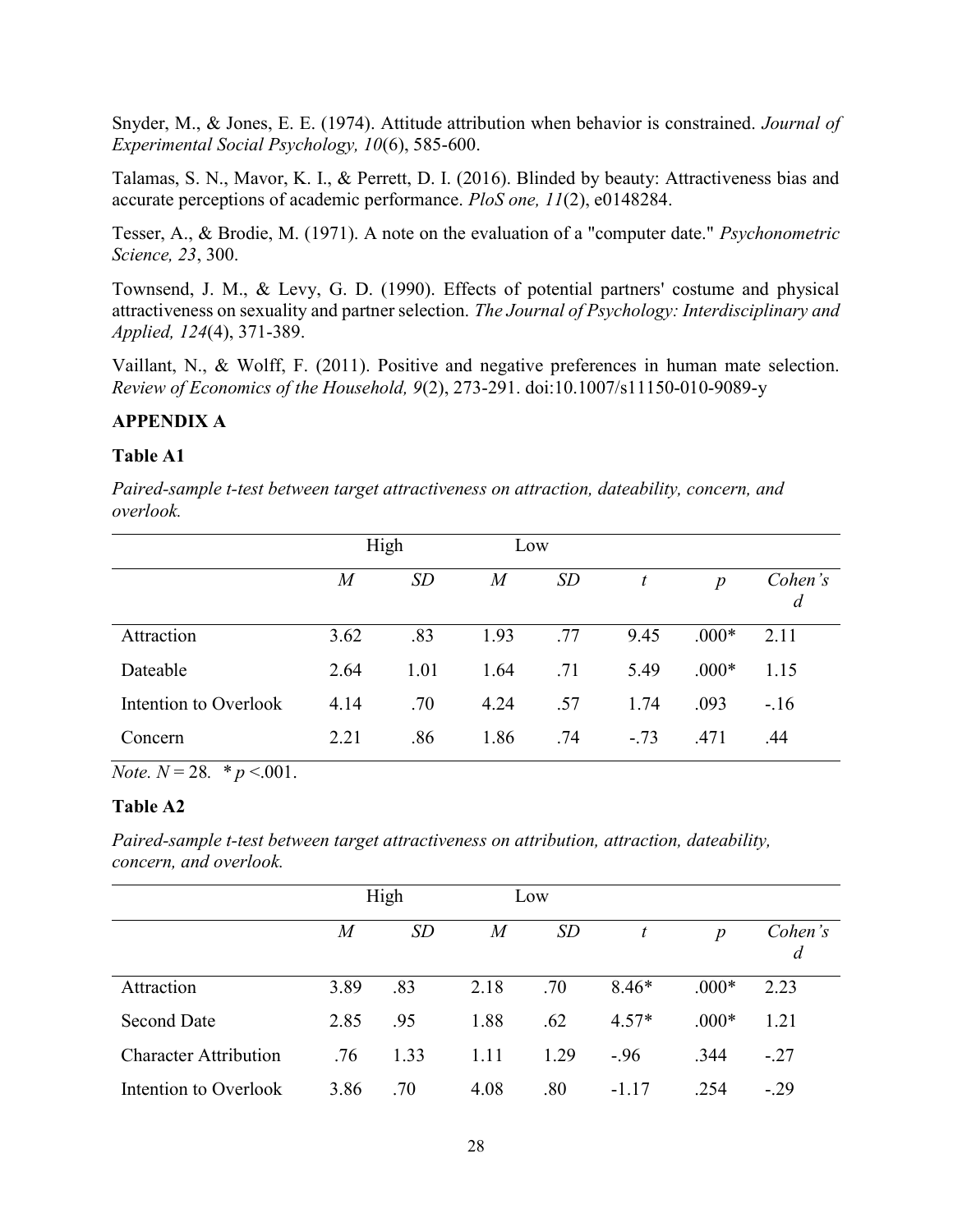| Concern | 3.66 |  | 2.25 | .80 | 1.89 | .069 | 1 74 |
|---------|------|--|------|-----|------|------|------|
|---------|------|--|------|-----|------|------|------|

*Note.*  $N = 28.$  \*  $p < .001$ .

## Figure B1

Mediating Influence of Intention to Overlook on Concern

The mediation model significantly predicts concern,  $R^2 = .76$ ,  $F(2, 25) = 39.57$ ,  $p < .001$ . All path coefficients are unstandardized regression weights. The direct effect coefficient is the effect of Dateability after controlling for the mediating influence of Intention to Overlook (98% CI  $[.14, .62]$ ).



#### Figure B2

#### Mediating Influence of Character Attribution on Concern

The mediation model significantly predicts concern,  $R^2 = .48$ ,  $F(2, 24) = 10.85$ ,  $p < .001$ . All path coefficients are unstandardized regression weights. The direct effect coefficient is the effect of Dateability after controlling for the mediating influence of Character Attribution (98% CI [.03, .70]).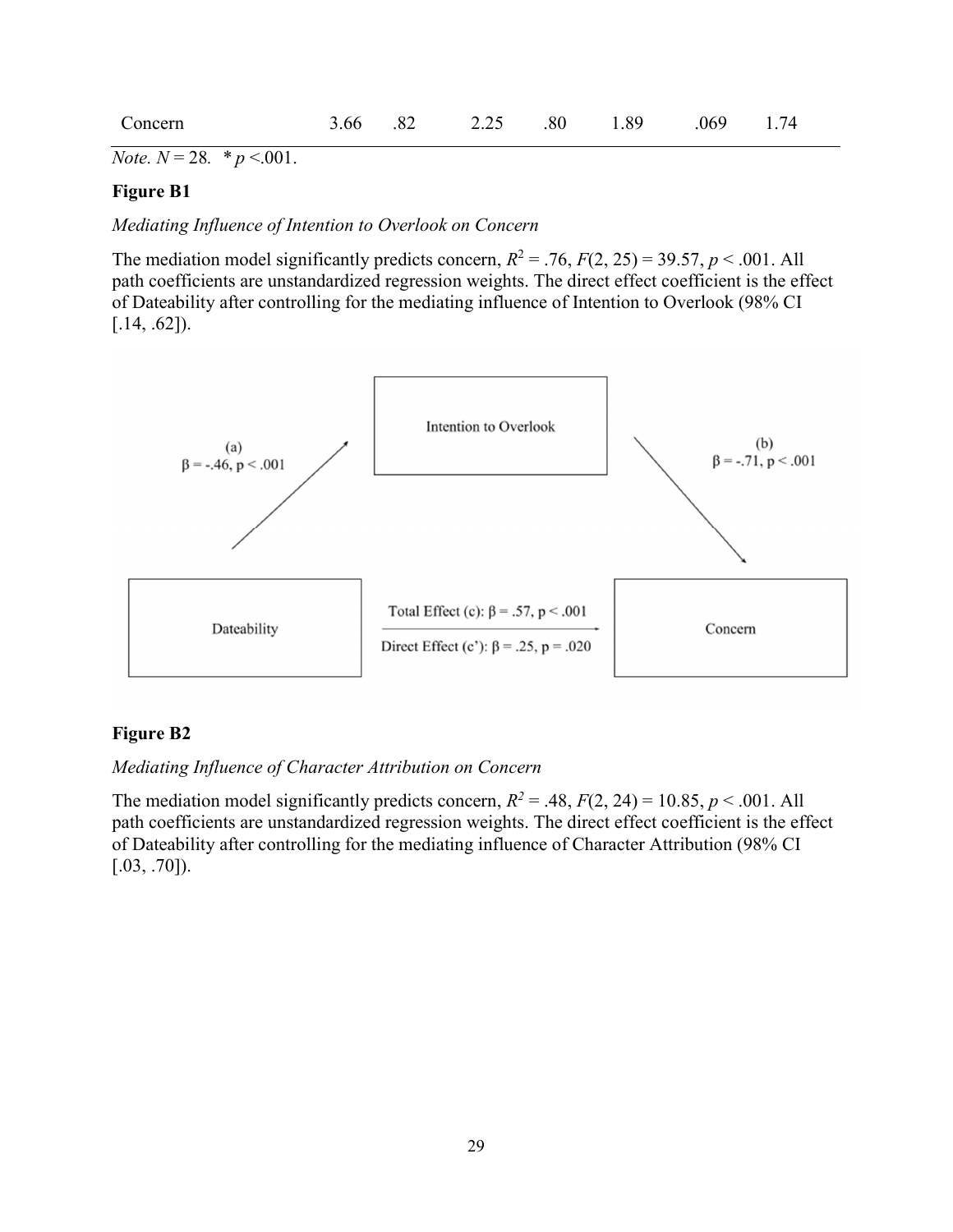

## APPENDIX B

#### Study 2 Vignettes

Scenario 1: As you walk to be seated for your date with this person, you observe them avoiding being seated at a table in a certain section. You notice this area is served by an African American waiter. You don't think much of it at the time. Later, you ask your date about the behavior and he/she explains: "that table was right next to the bathroom"

Scenario 2: During your date, you hear stories about your date's treatment of opposite sex coworkers. Your date, somewhat proudly, explains how he/she takes advantage of these opposite sex co-workers, "because they're stupid," your date says. Upon further probing, your date explains that the co-workers are all joking anyways and no one really takes it seriously.

Scenario 3: When the server approaches your table to take your order, your date asks what the special of the day is. Your server says that they don't remember. Your date addresses the server: "listen, I know it's super hard to remember the one thing that's not on the menu and I know that you have to be really smart and talented to be a server, but I'm going to go ahead and speak nice and slowly so that you'll understand my order." Once the server leaves, your date explains that they simply wanted to make sure that the server understood the order and wasn't meaning to offend them.

Scenario 4: While on your date with this person, you notice prolonged eye contact and excessive smiling between your date and the server. When the server comes back to the table with your food, you notice your date touch the servers' arm. Your date laughs at everything the server says and leaves their phone number on the check. When you confront your date about this behavior, your date explains that the server is an old High School friend and that there's nothing to worry about.

Scenario 5: You arrived for your date with this person promptly at 7:00pm. You grow anxious as a half an hour, then an hour passes. As you think about leaving around 8:00pm, your date shows up and claims that traffic was absolutely horrible.